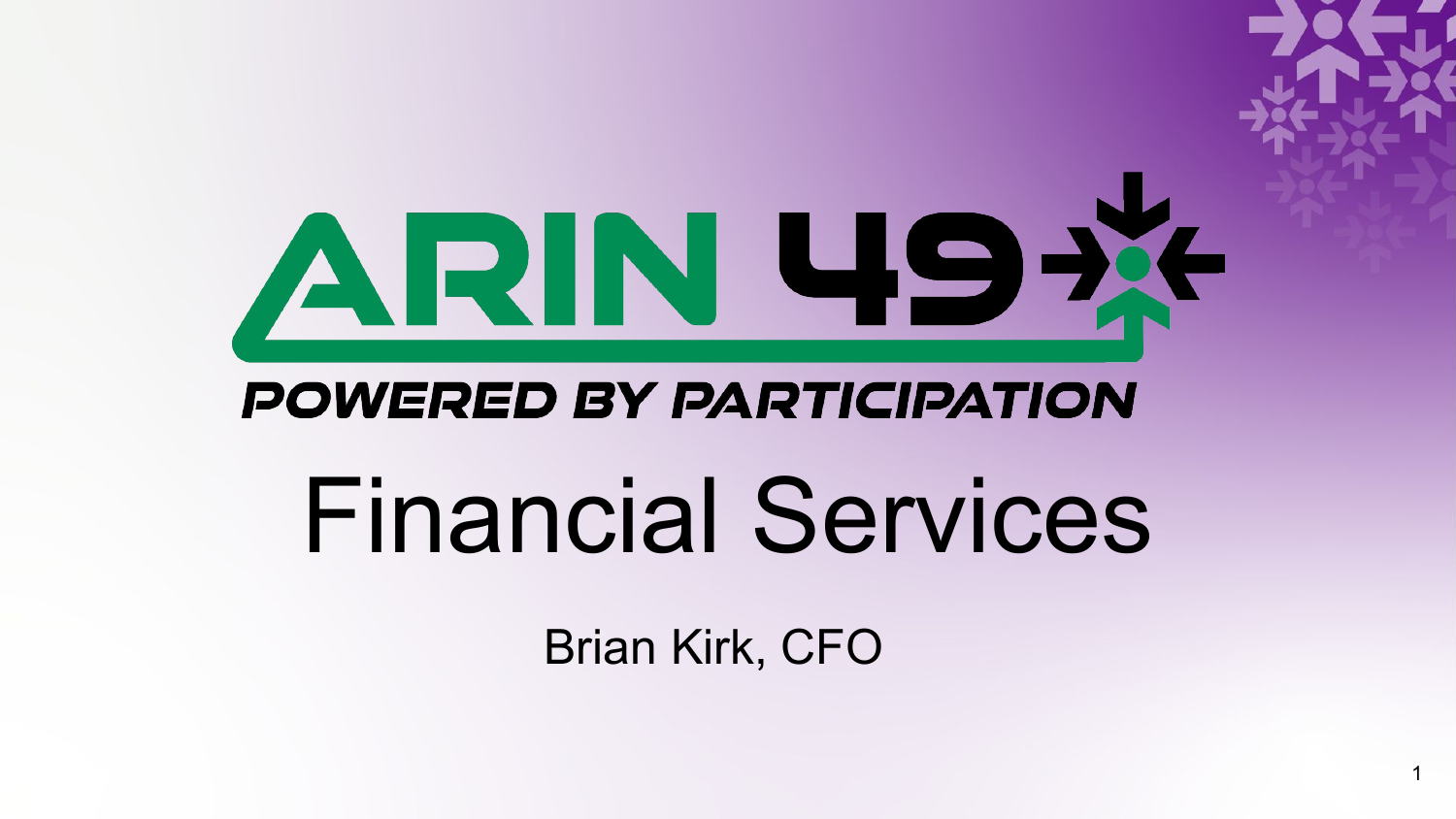#### Billing and Accounts Receivable

- Billings
- **Collections**
- Payment Processing
- **Customer Service**

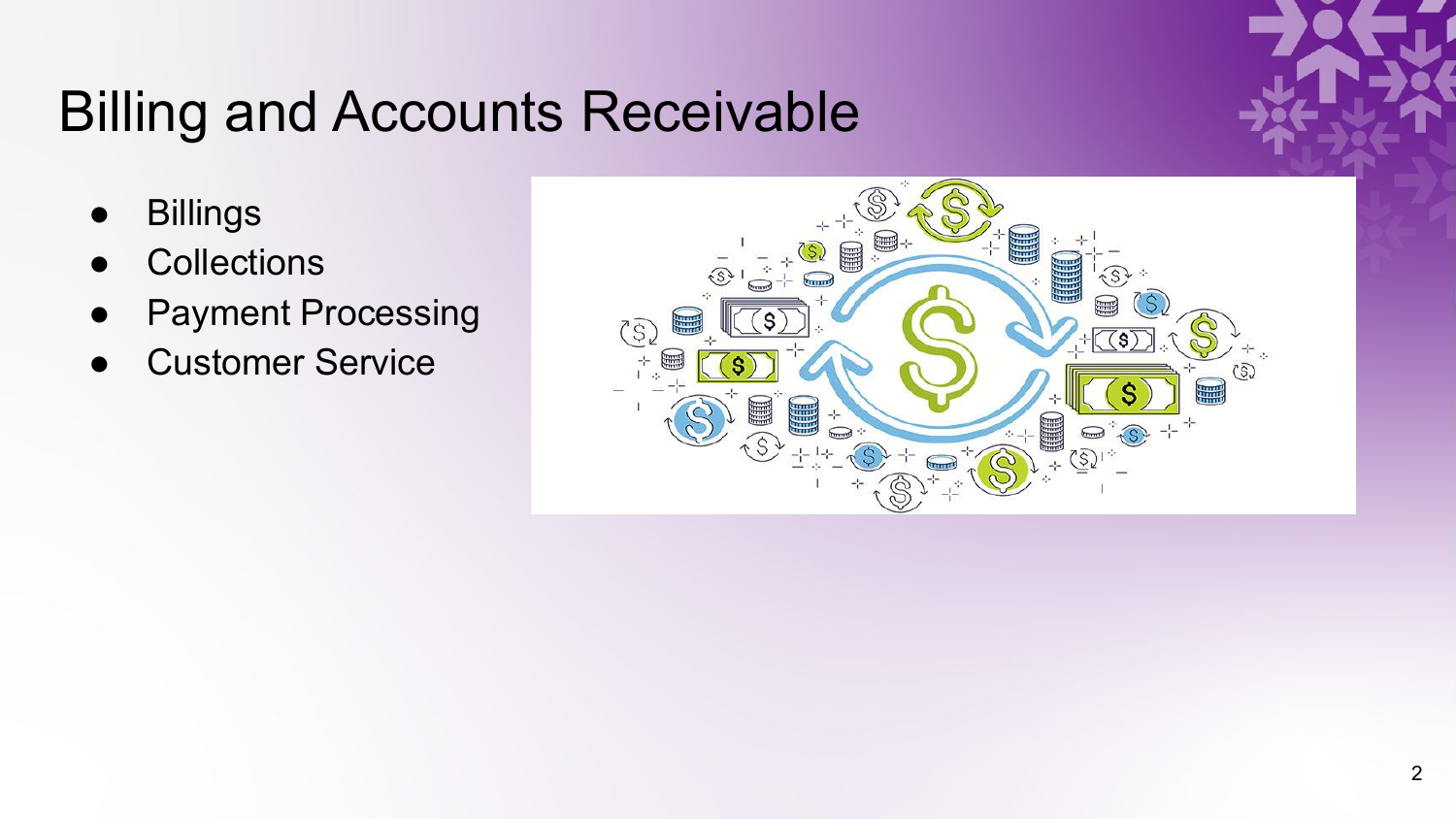#### Billing and Accounts Receivable team

- **Tammy Rowe**, Accounts Receivable Manager (2000)
- **Tanya Gomez**, Senior Billing and Service Agreement Administrator (2002)
- **Amaris Wang**, Senior Collection Specialist (2005)
- Amy Sanchez, Senior Payment Processor and Customer Service Representative (2006)
- **Cathleen Mohn**, Account Service Representative (2019)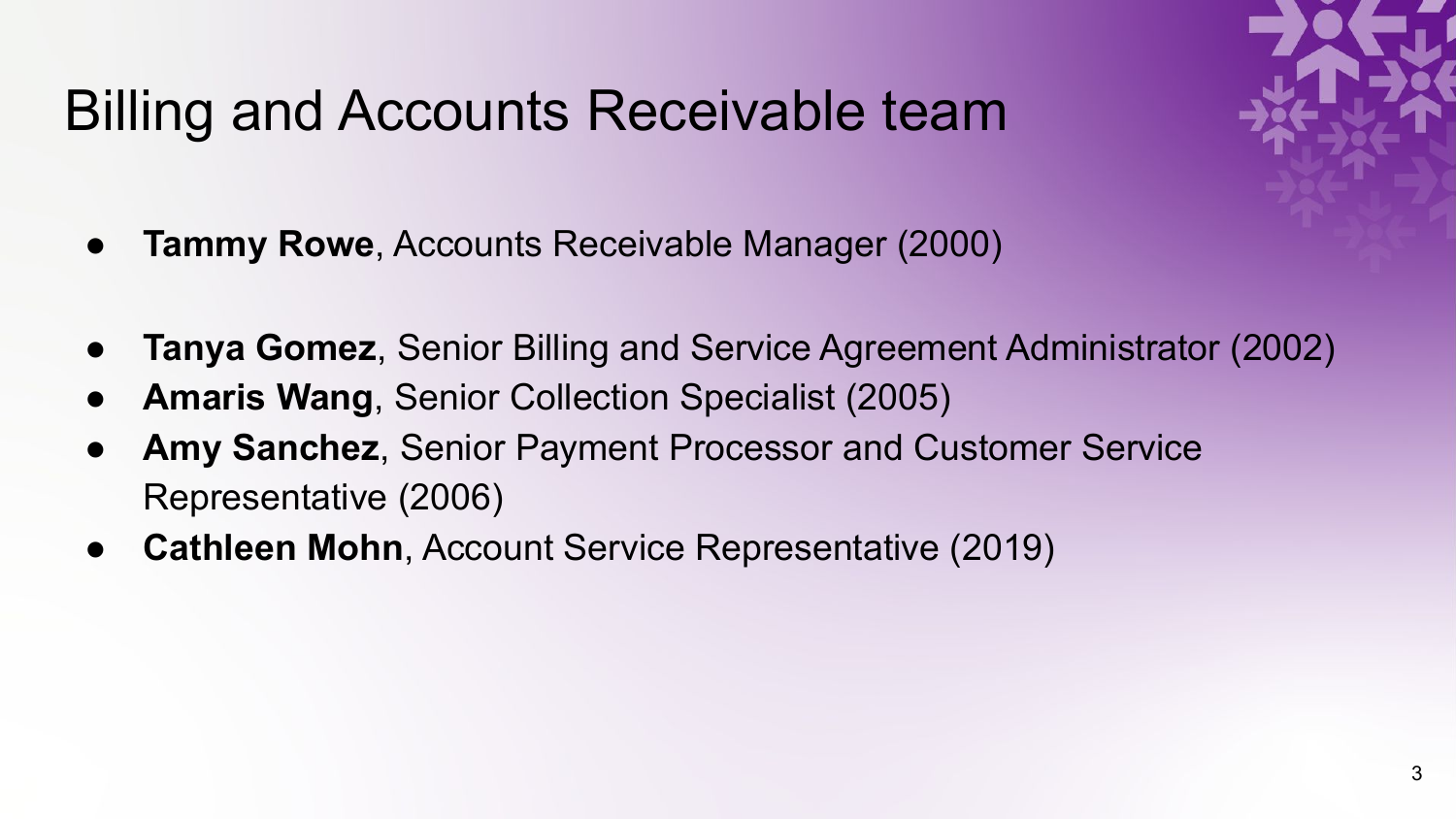## 2021 Billing Activity

● **27,285** invoices

● **\$22.7M**  billed

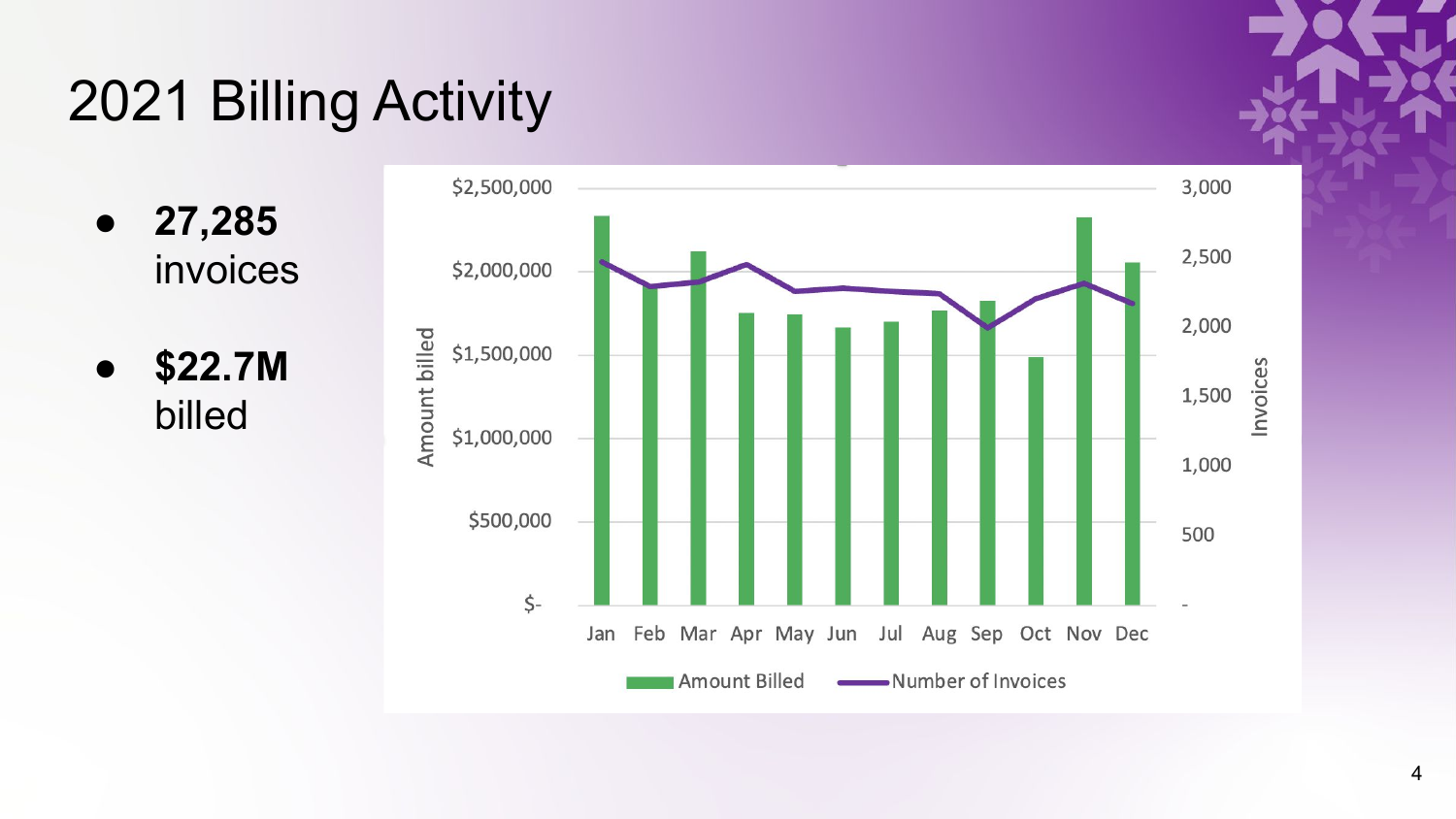### FSD Customer Service Activity

**Call Volumes**

- 2020: **3,005**
- 2021: **2,737**



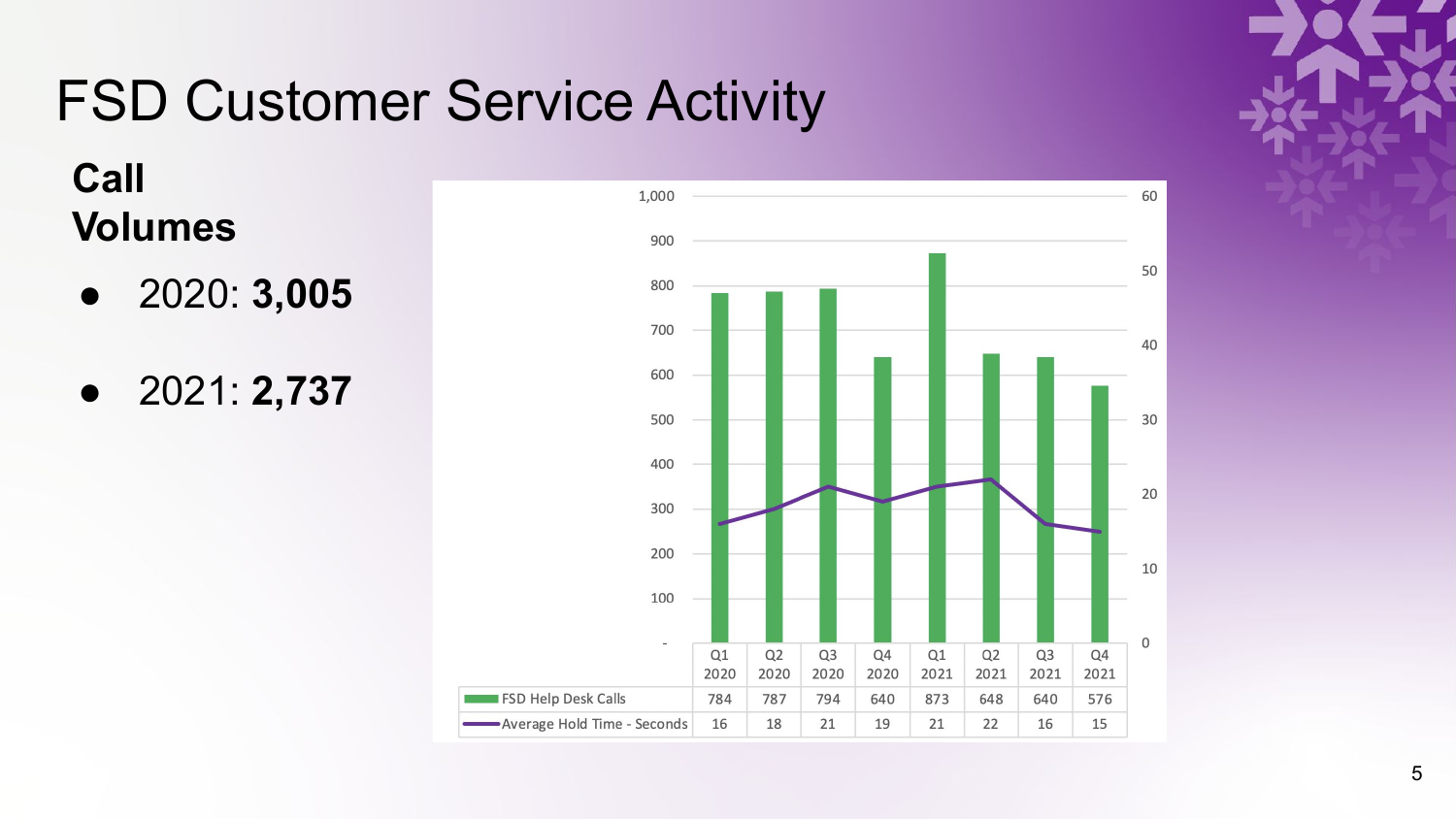#### FSD customer service activity

**Call Volumes**

- 2020: **3,005**
- 2021: **2,737**

**Many customer service transactions are processed through email or ARIN Online… more than 14K per year.**



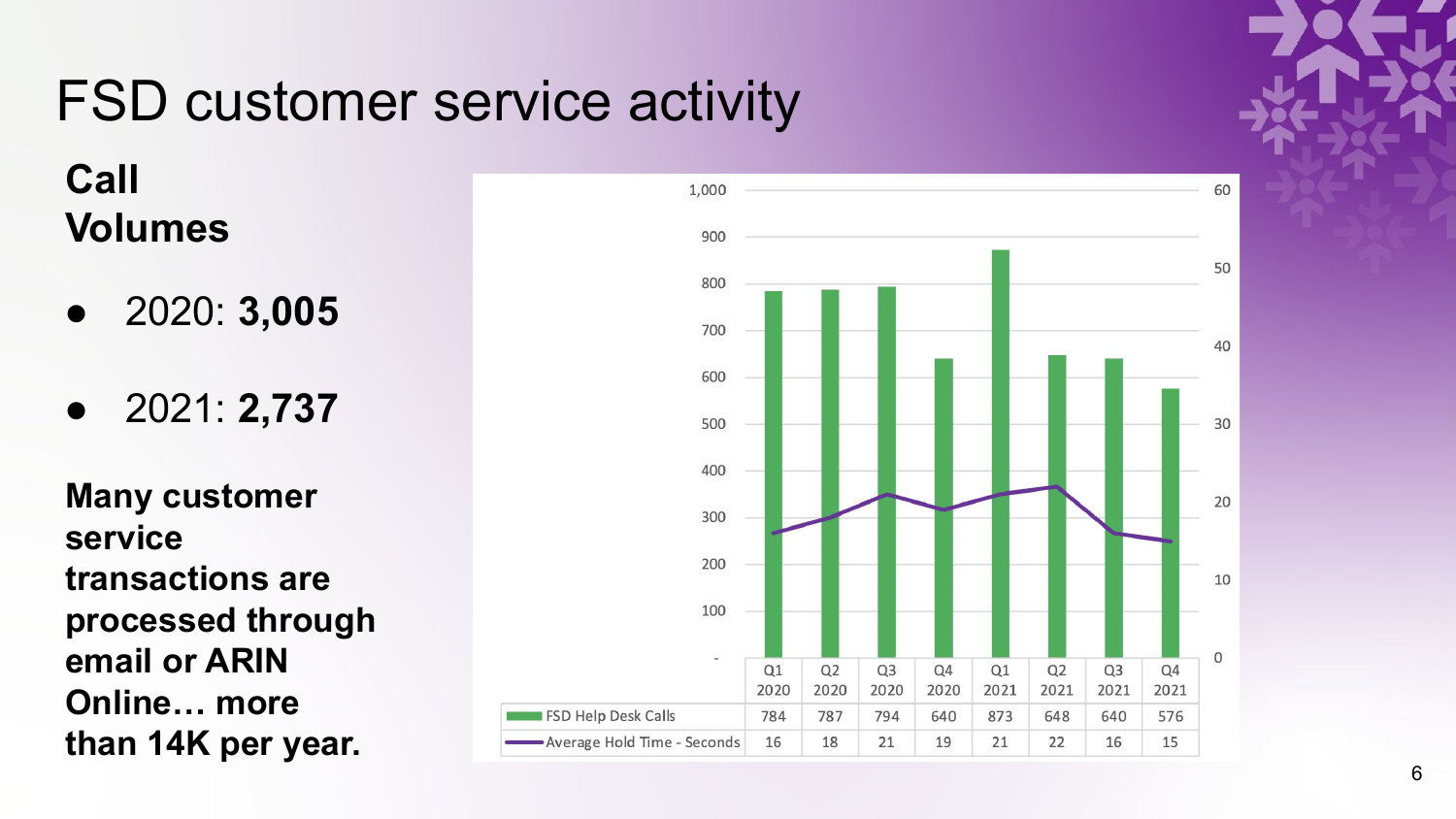#### Accounts Payable and Disbursements

- Invoice processing and disbursements
- Fixed assets management



#### Accounting and Financial Statements

- **Monthly close**
- **Financial statement preparation**
- Annual audit
- Form 990
- Cash management

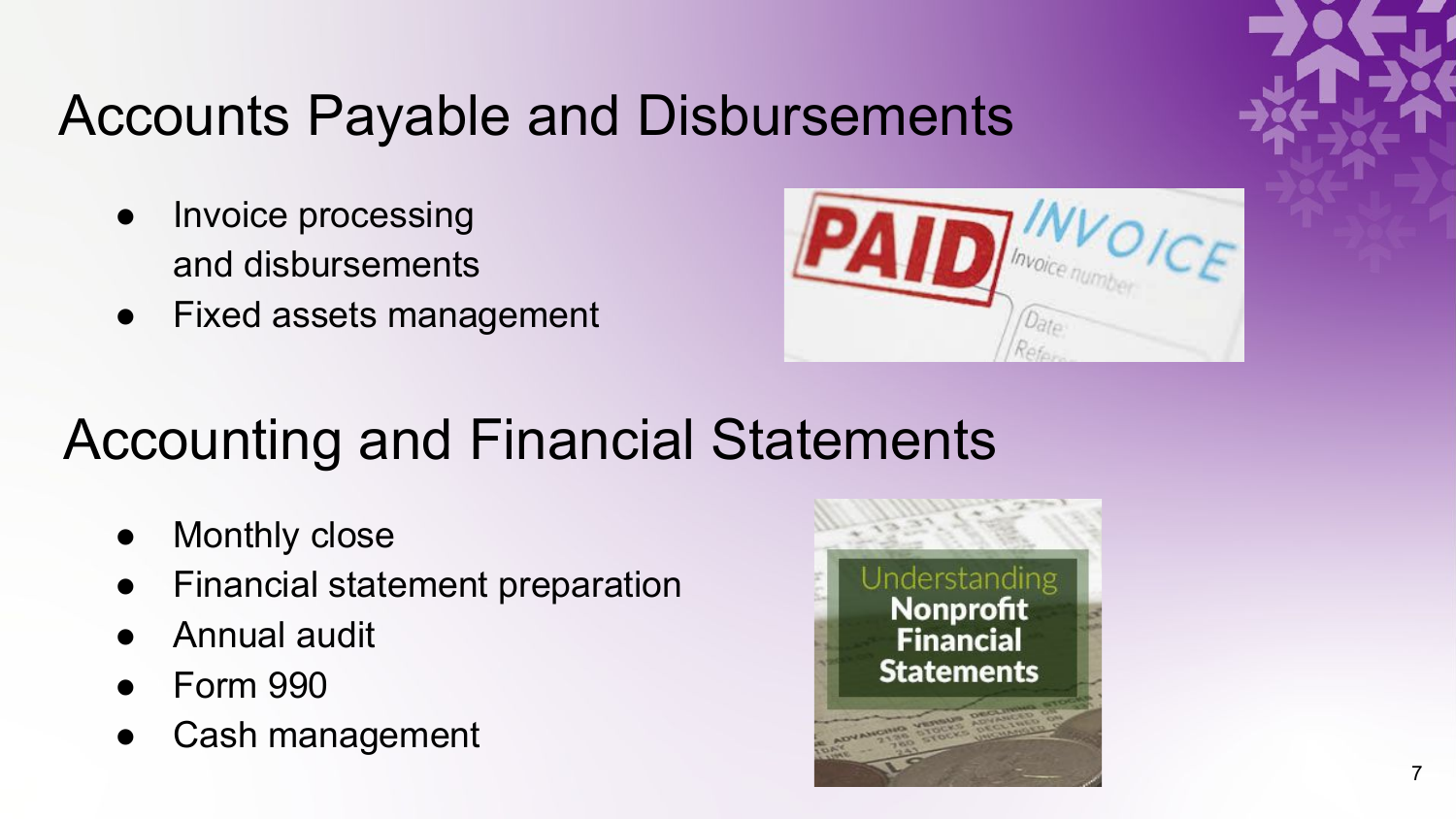#### Accounts Payable and Financial Statement Team

- **Ray Pineres**, Accounting Manager (2020)
- **Melissa Scully**, Senior Accountant (2021)

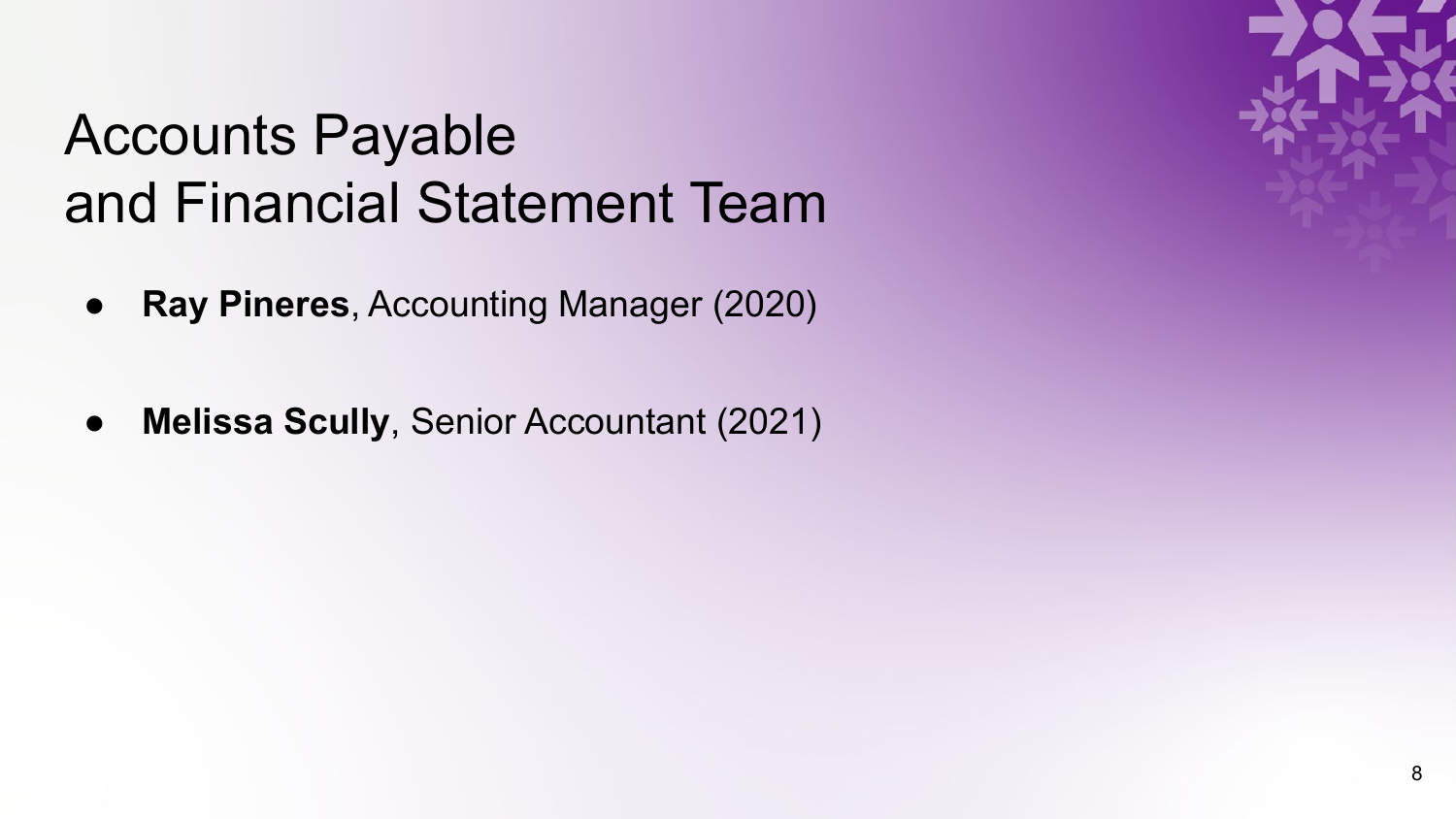#### Disbursement type - 2020

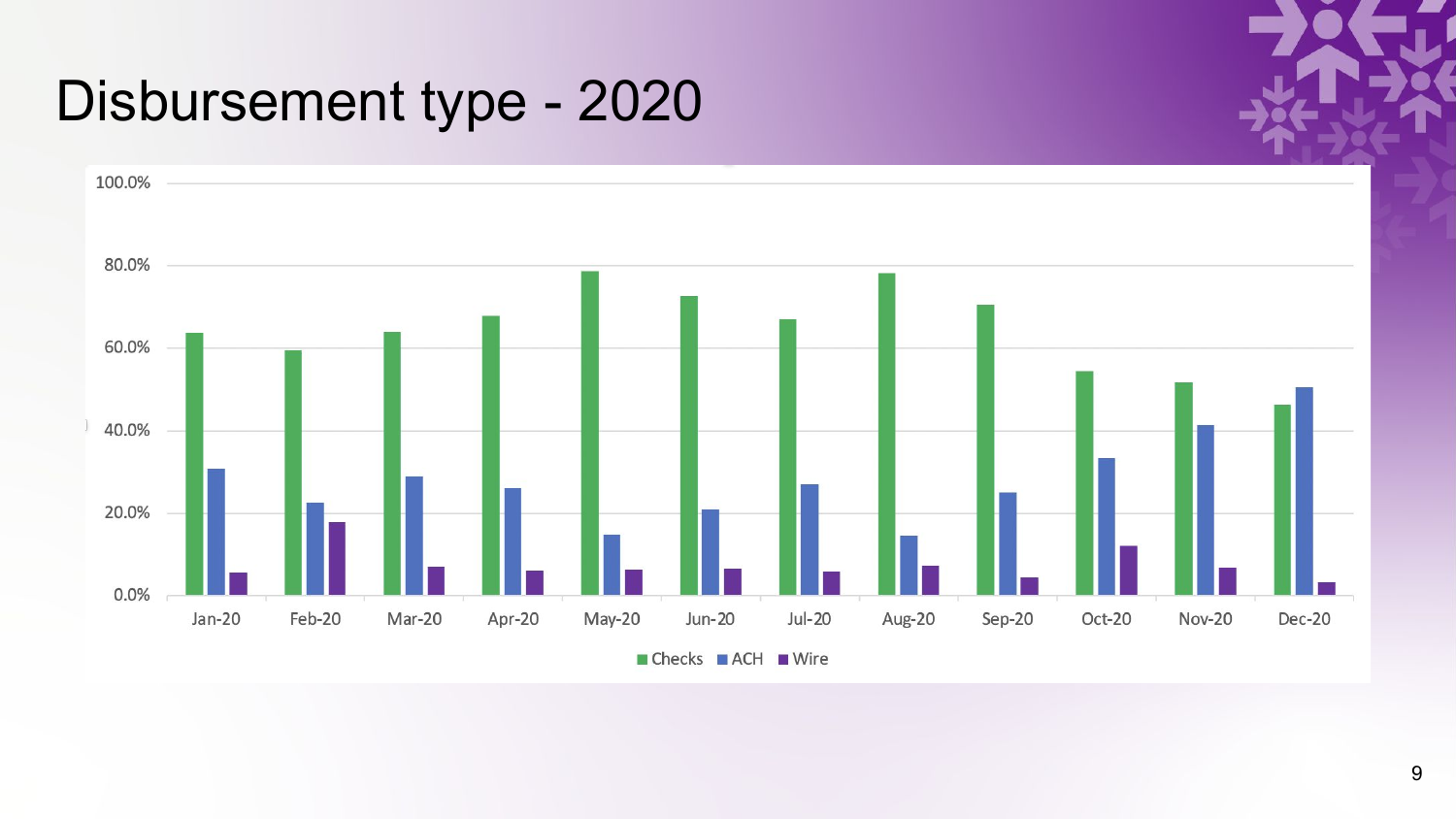#### Disbursement type - 2021

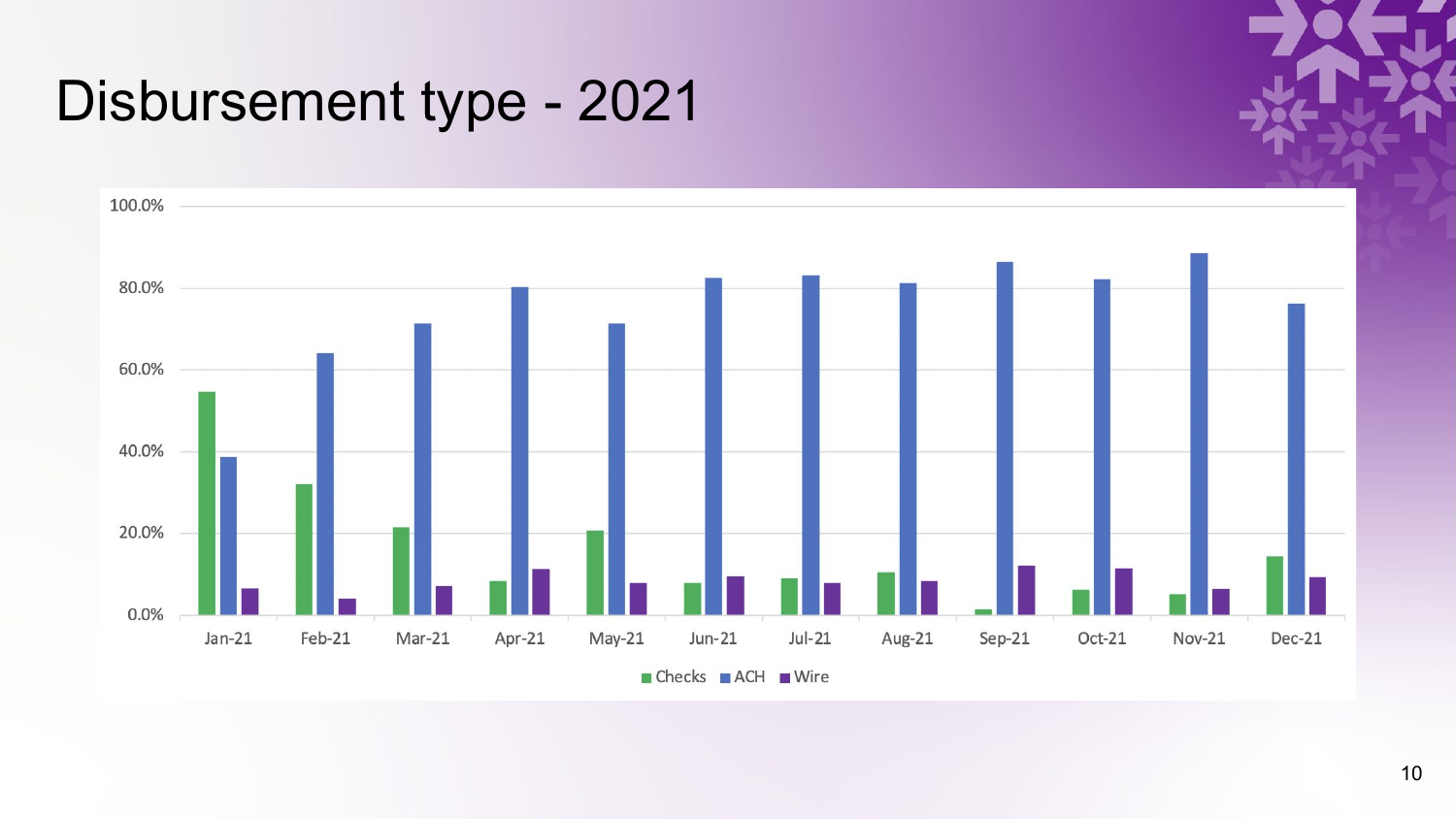#### Disbursement type - change



#### **2020**

- 65% checks
- 28% ACH

#### **2021**

- 16% checks
- 76% ACH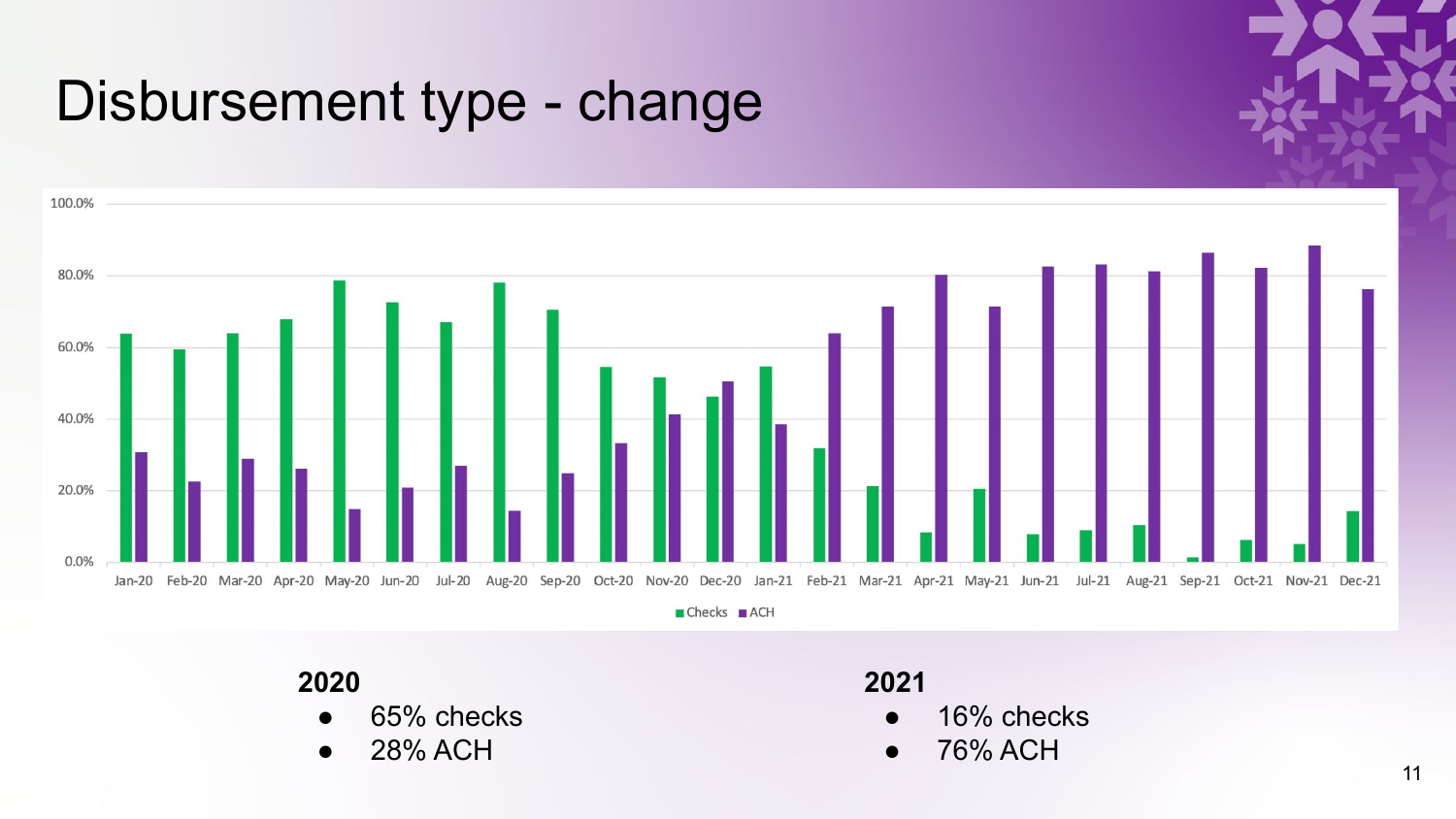

## What else?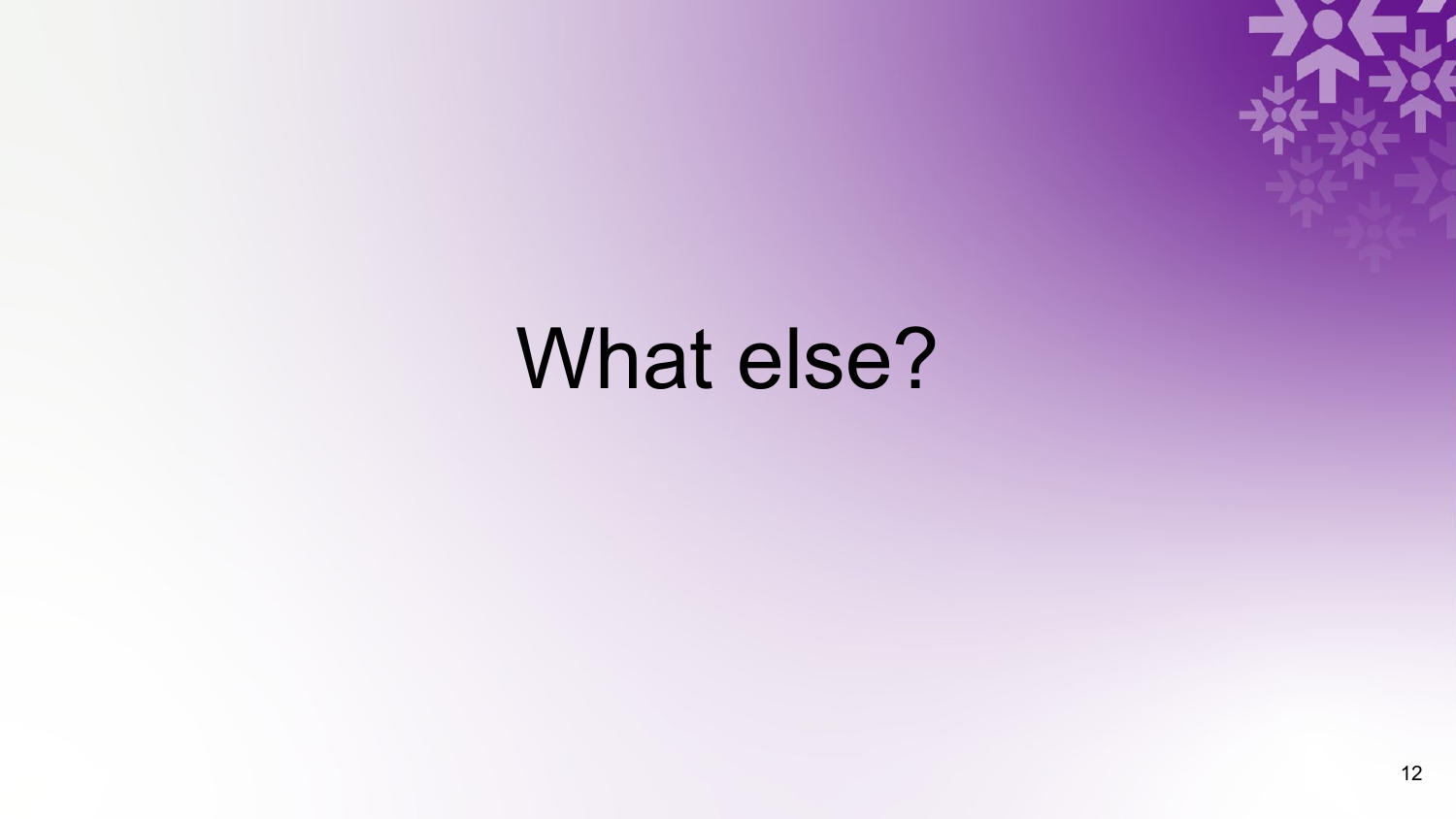### What has happened during the pandemic?

- Accounting system upgrade
- New invoice design and types
- **Automation** of revenue accounting
- Implementation of new GAAP pronouncement
- New auditor
- Restatement of 2020 fixed assets
- New investment advisor
- Changes to investment portfolio asset mix
- **Initial** implementation of expense reporting tool
- **Established** financing program for equipment purchases
- Served as NRO treasurer for 2021 and 2022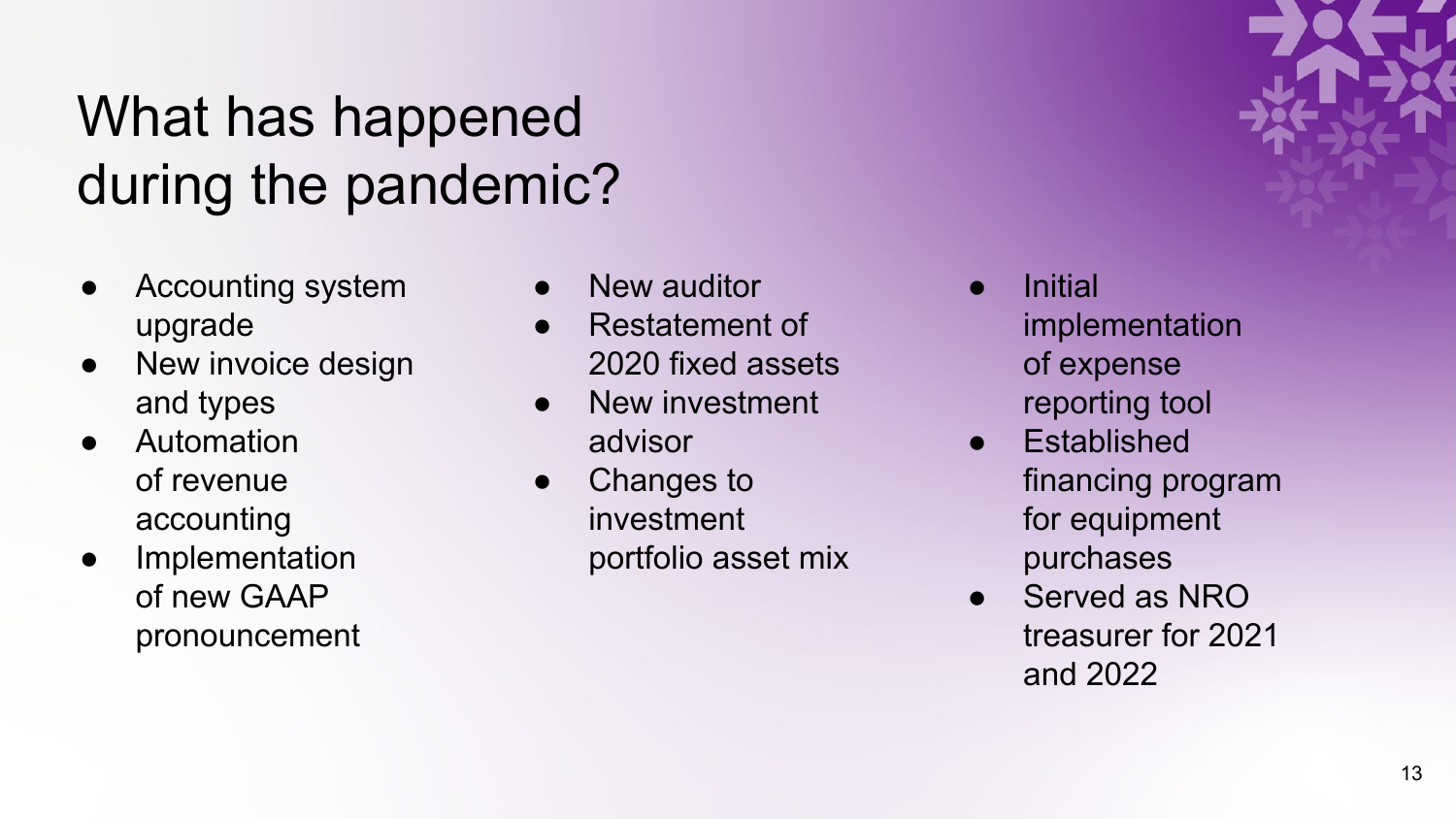#### What next?

- **Accounting** process automation
- Investigating new payment portal
- More GAAP pronouncements
- Further roll out of expense reporting tool

Improvements to financial reporting such as additional insights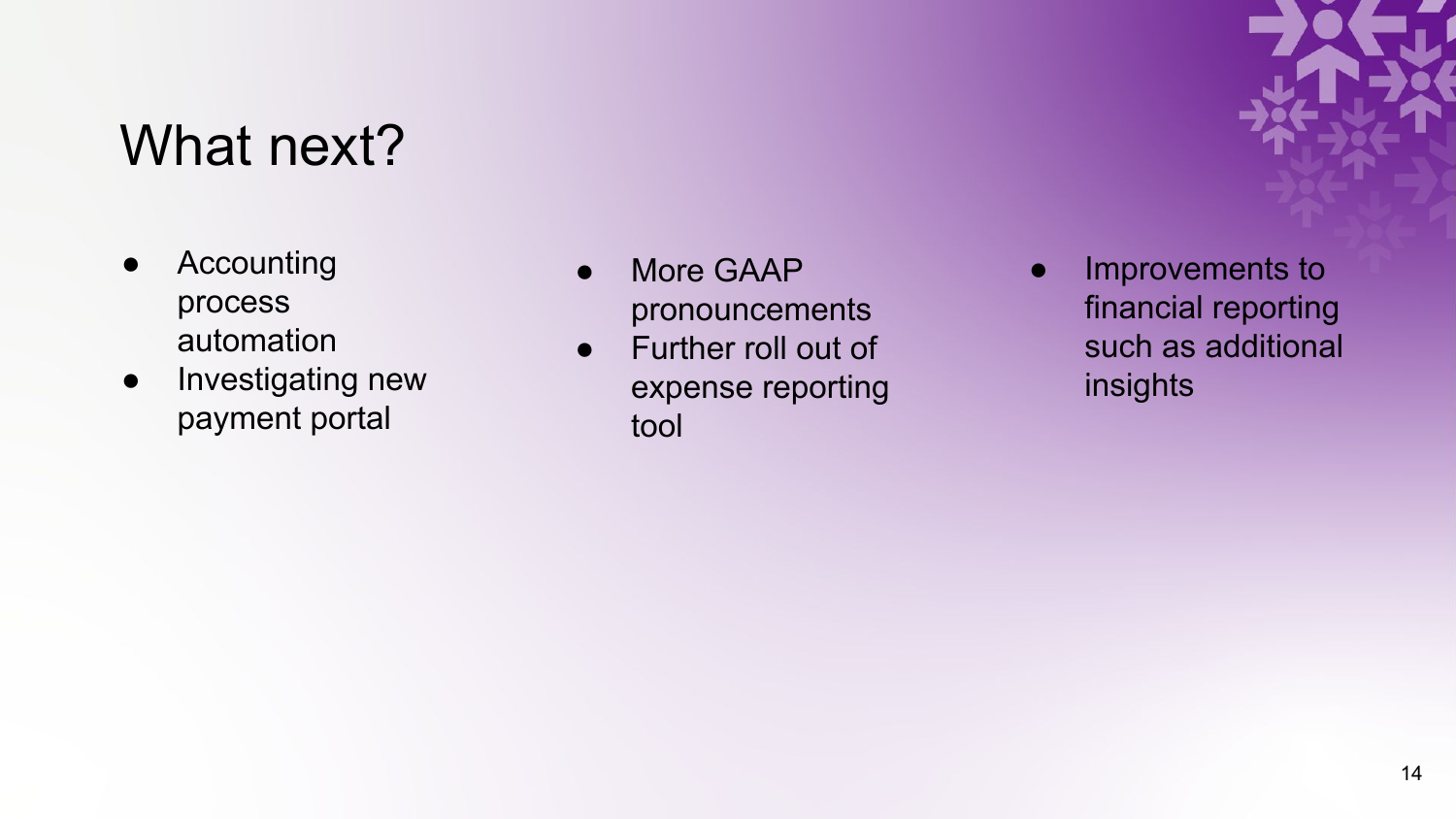#### Final thoughts

A major objective for the Financial Services Department is to *be brilliant at the basics*…

- Transaction processing
- Financial statements and reporting
- Cash management
- Internal controls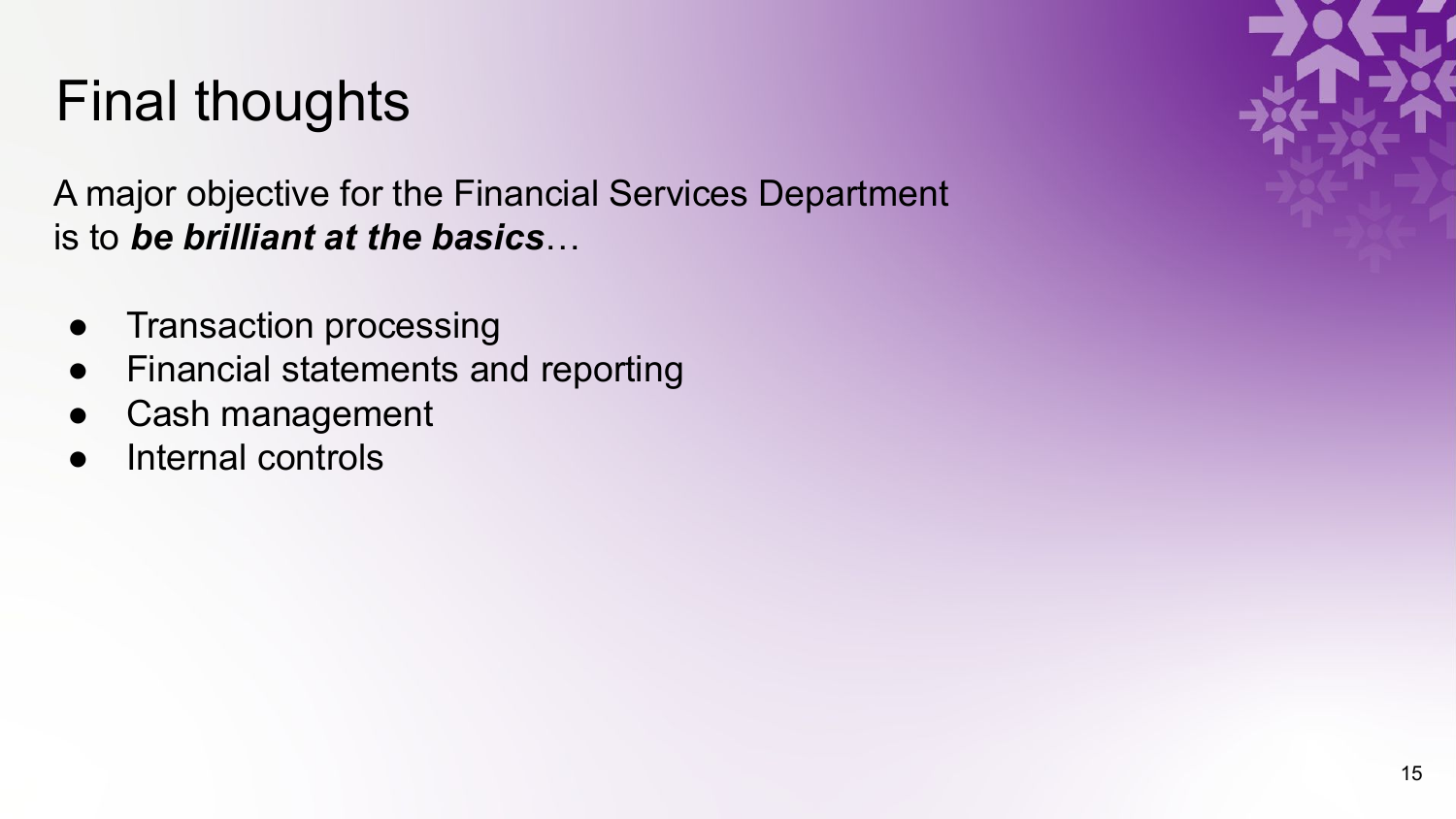#### Final thoughts

A major objective for the Financial Services Department is to *be brilliant at the basics*…

But the real value of the Financial Services Department is when we:

- are an enabler for other ARIN departments to deliver value-creating products and services for the community
- facilitate the protection of the community's assets and help ensure such assets are used to support ARIN's overall mission